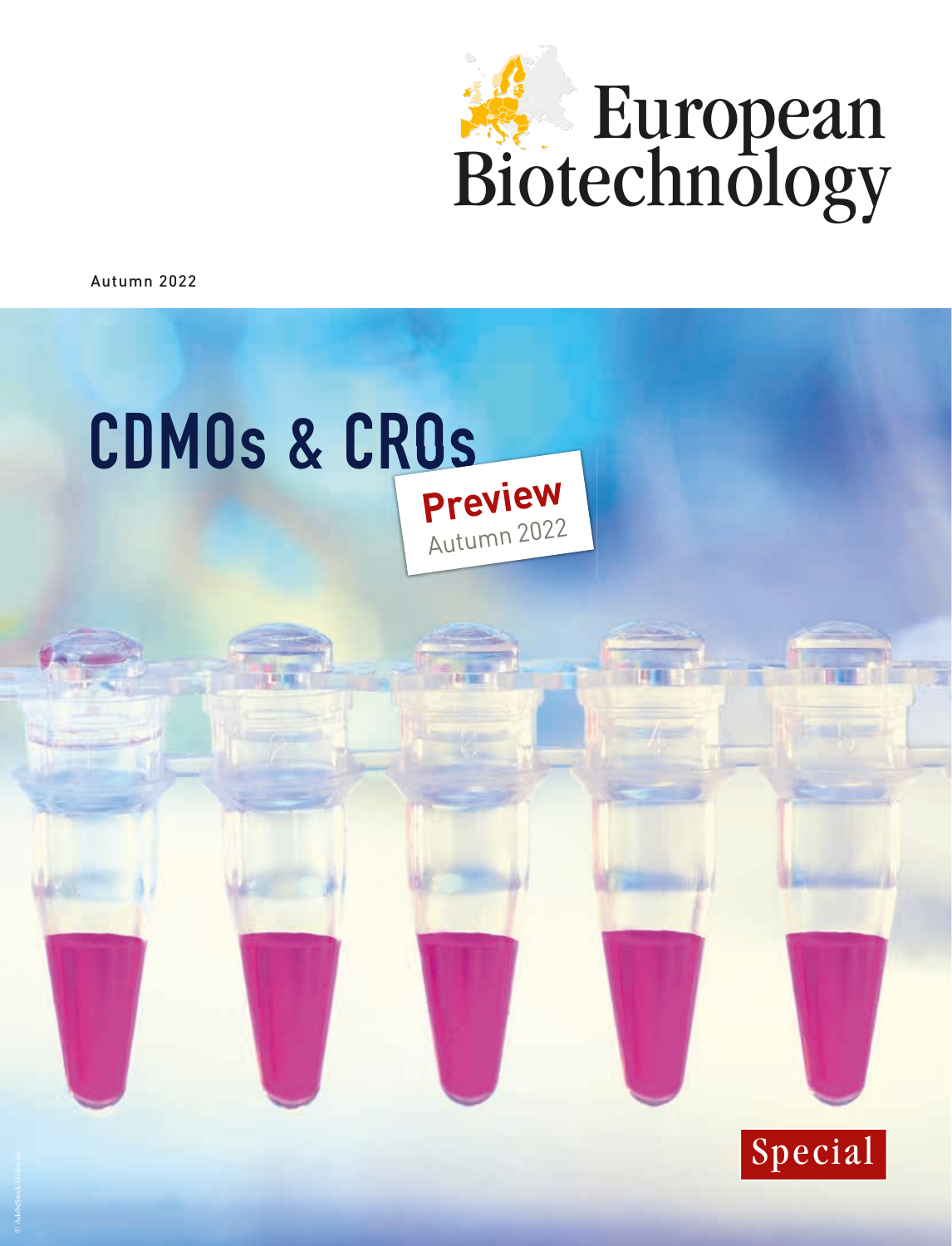**Publication date: 22 September, 2022** European<br>Biotechnology Life Sciences and Industry Magazine

# CROs & CDMOs

## Get on Board!

## Hot topics in (pre)clinical contract research to biomanufacturing

From preclinical development to market approval, the trend to outsource clinical development, biomanufacturing, and packaging remains unbroken: target screening with multi-omics, resolution to the single cell and spatial information, from hits to leads and POC to the clinical evaluation is based on scaleable process development. Customised and even continuous USP, DSP, polishing, sterile filling including serialisation is key to success. However, as novel formats for biologics and biosimilars emerge, diversification through special know-how is mandatory. New formulations, delivery forms, trial formats and patient enrolment strategies also challenge the growing industry.

### Present your expertise

CDMOs & CROs, providers of modular production plants, equipment and digital specialists as well as experts in emerging areas will have the opportunity to present their latest products, services, and equipment in this special. European Biotechnology goes out to decision makers throughout the entire European Life Science sectors. Take advantage of the journal's highly relevant readership and grab this opportunity to target your audience!

### Topics to be covered

**CDMOs:** vaccine vectors, mRNA vaccines, polyclonal antibody sera, ATMPs, process development, single use equipment, media/cell line development, glycooptimisation, antibody conjugates, packaging, fill & finish, QbD, process development automation, combination therapies...

**CROs**: stratification, gene editing, immunooncology, biosimilars, animal/cell models, ADMET, advanced trial designs & statistics for adaptive trails, EMR-guided patient recruitment, remote monitoring...

#### **Editorial Deadline 09-09-2022**

Editorial Contact: Marketing Contact: Marketing Contact: Thomas Gabrielczyk Oliver Schnell Andreas Macht Tel.: +49-30-264921-50 Tel.: +49-30-264921-45 Tel.: +49-30-264921-54 Fax: +49-30-264921-11 Fax: +49-30-264921-11 Fax: +49-30-264921-11 t.gabrielczyk@biocom.de o.schnell@biocom.de a.macht@biocom.de

#### **Booking Deadline 09-09-2022**

#### **Publication Date 22-09-2022**